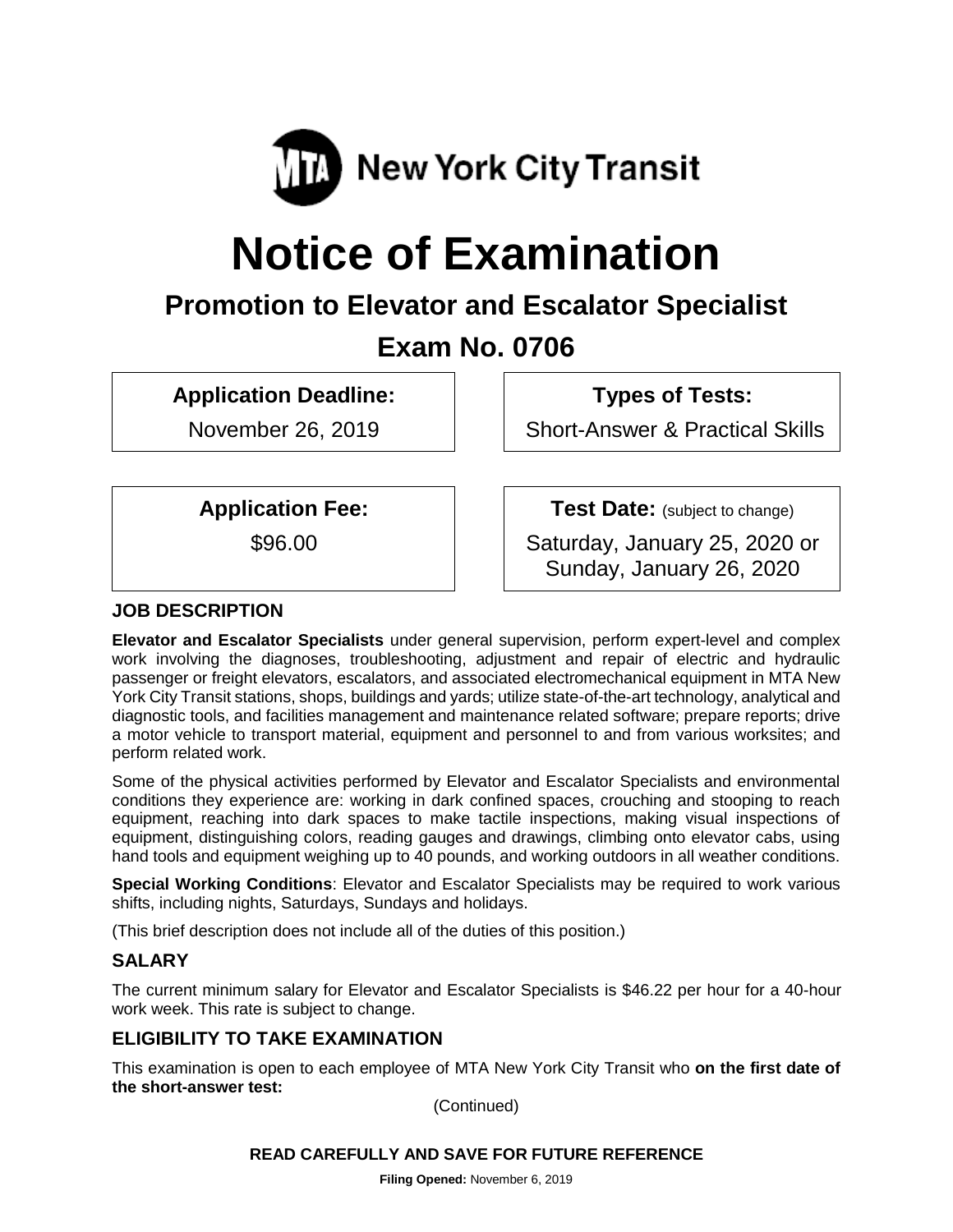# **ELIGIBILITY TO TAKE EXAMINATION** (Continued)

- 1. Is permanently (not provisionally) employed in or appears on a Preferred List (see Note, below) for the eligible title of Elevator and Escalator Maintainer; and
- 2. Is not otherwise ineligible.

(Note: A "Preferred List" is a civil service list which is only for certain former permanent incumbents of the eligible title who have rehiring rights.)

This examination is also open to employees who were appointed to an eligible title pursuant to New York State Civil Service Law, section 55-a, and who meet all other eligibility requirements.

You are responsible for determining whether you meet the eligibility requirements for this examination prior to submitting the *Application*. If you do not know if you are eligible, check with **your department's Human Resources representative**. You may be given the short-answer and practical skills tests before we verify your eligibility. If you are marked "Not Eligible," your application fee will **not** be refunded and you will **not** receive a score.

This examination is **not** open to employees of MaBSTOA or MTA Bus Company, or to employees of MTA agencies other than MTA New York City Transit.

#### **REQUIREMENTS TO BE PROMOTED**

**Probationary Period:** At the time of promotion, you must have completed your probationary period in the eligible title as indicated in the above "Eligibility to Take Examination" section, and you must be permanently employed in that title or your name must appear on a Preferred List for the title at the time of promotion. Additionally, you must have served permanently in the eligible title for at least one year. Time served prior to a break in service of more than one year will not be credited.

**Driver License Requirement:** At the time of promotion, you must have a Motor Vehicle Driver License valid in the State of New York with no disqualifying restrictions that would preclude the performance of the duties of this title. If you have serious moving violations, a license suspension or an accident record you may be disqualified. This license must be maintained for the duration of your employment in the title.

**Drug Screening Requirement:** You must pass a drug screening in order to be promoted.

# **HOW TO SUBMIT AN APPLICATION AND PAY THE APPLICATION FEE**

If you believe you meet the requirements in the "Eligibility to Take Examination" section, submit an *Application* online by the last day of the application period unless you are requesting a fee waiver. Applicants who wish to request a fee waiver should refer to the "How to Submit an Application When Requesting a Fee Waiver" section below. MTA New York City Transit will **not** accept *Applications* in person.

**Application Fee:** This fee is generally not refundable. Under special circumstances, you may be entitled to a refund. You should refer to the Department of Citywide Administrative Services ("DCAS") General Exam Regulations to determine if you are entitled to a refund prior to requesting a refund. You can refer to the bottom of the last page of the Notice of Examination for instructions on how to obtain a copy of the DCAS General Exam Regulations.

#### **Online Applications:**

1. If you are an active MTA employee, apply using the "BSC" employee portal at [www.mymta.info by the](http://www.mymta.info/exams) last day of the application period (non-active MTA employees must email us by the last day of the application period at [examsunit@nyct.com](mailto:examsunit@nyct.com) for application instructions). **Note:** The application system may not function properly with mobile devices or tablets. For best results when applying, please use Internet Explorer, open a new window, and avoid having multiple tabs open in the same window.

#### **READ CAREFULLY AND SAVE FOR FUTURE REFERENCE**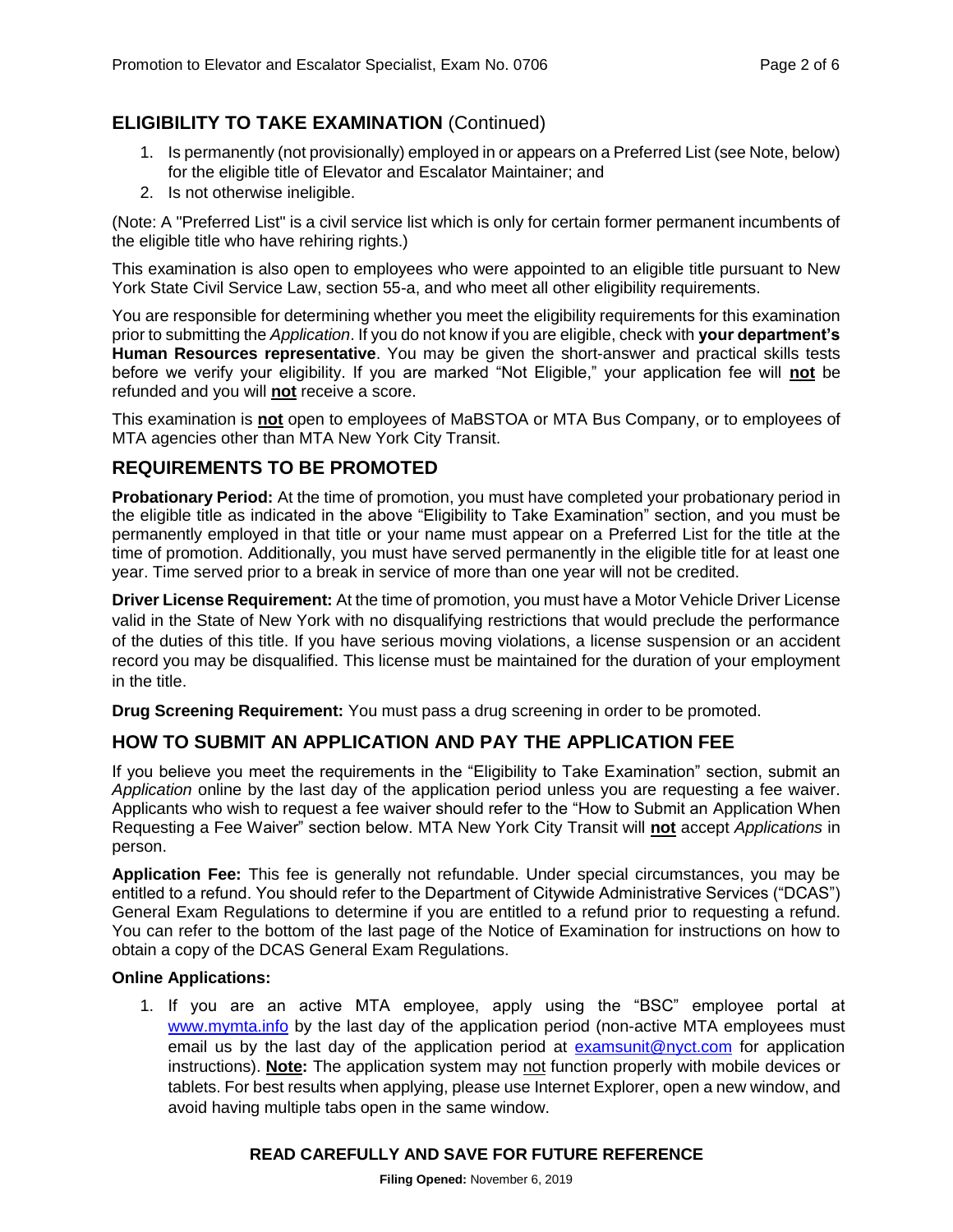#### **HOW TO SUBMIT AN APPLICATION AND PAY THE APPLICATION FEE** (Continued)

- 2. Once you have logged in, click on the My Job Search ribbon and then click on Exams (non-Railroad).
- 3. Follow the steps to submit an application.
- 4. Active MTA employees must pay the application fee via payroll deduction.
- 5. A confirmation number will appear on the same page after submitting your application and authorizing a payroll deduction (Save this number for future reference).

**IMPORTANT**: Your application submission confirms that you have read this Notice of Examination, including any test dates and the requirements to compete in this exam.

Computers with internet access are available on a limited basis at branches of the New York Public Library, the Brooklyn Public Library and the Queens Library to patrons with a valid library card.

#### **HOW TO SUBMIT AN APPLICATION WHEN REQUESTING A FEE WAIVER**

Applicants who wish to request a fee waiver must obtain an *Application* in person at the MTA Exam Information Center as indicated below and must submit the *Application* by mail to the address in the "Correspondence" section below **by the last day of the application period**.

MTA New York City Transit will not accept *Applications* in person. Additional information on requesting an application fee waiver is available with the *Application*.

**MTA Exam Information Center**: Open Monday through Friday, from 9 AM to 3 PM, in the lobby at 180 Livingston Street, Brooklyn, New York. Directions: take the A, C, F, or R trains to the Jay Street-Metro Tech Station, or the 2, 3, or G train to the Hoyt Street Station. The MTA Exam Information Center will be closed on Monday, November 11<sup>th</sup>, 2019 in observance of Veterans Day.

#### **ADMISSION LETTER**

An *Admission Letter* will be mailed to you about 10 days before the first date of the short-answer test. If you do not receive an *Admission Letter* at least 4 days before this date, you may obtain a duplicate letter at the MTA Exam Information Center (as indicated above). A paper copy of the *Admission Letter* is your ticket for admission to the test.

Applicants **must** keep their mailing address **up to date**. Please refer to the "Correspondence" section below for instructions on how to update your address and other contact information.

#### **THE TEST**

You will be given a qualifying short-answer test and a competitive practical skills test. You must achieve a score of at least 70% to pass each test.

You will be scheduled to take the short-answer test on one of the dates listed in the above "Test Date" box. You will be randomly assigned to a test date and location, and you cannot request that your scheduled test date or location be changed, unless you meet the conditions in the "Special Arrangements" section below.

Only those who pass the qualifying short-answer test will be scheduled to take the competitive practical skills test. Your score on the competitive practical skills test will determine 85% of your final score. Your seniority will determine the remaining 15%. You must pass the qualifying short-answer test and the competitive practical skills test to have your seniority credited.

(Continued)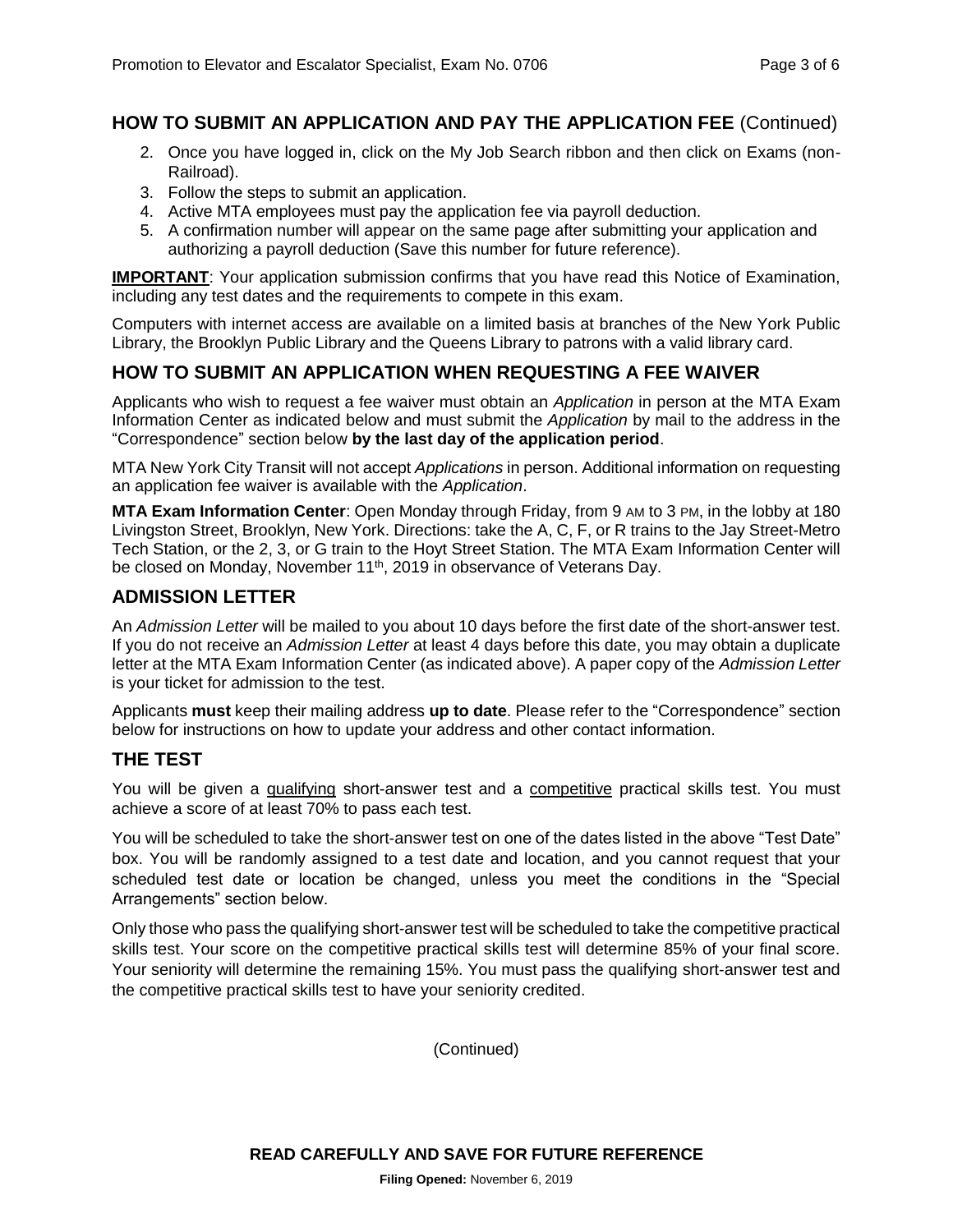# **THE TEST** (Continued)

Your seniority score will be 70 plus  $\frac{1}{2}$  point for each three months of completed, permanent, continuous service with any agency under the jurisdiction of the Commissioner, Department of Citywide Administrative Services, in competitive class titles. Your service will be credited through the first date of the qualifying short-answer test, up to a maximum of 15 years. Time serviced prior to a break in service of more than one year will not be credited.

Veterans' or Disabled Veterans' Credit will be granted only to eligible passing candidates who request that they be applied. Veterans' or Disabled Veterans' Credit should be requested at the time of application, but **must** be requested before the date the eligible list is established. Claims for Veterans' or Disabled Veterans' Credit cannot be made once the eligible list is established.

The qualifying short-answer test may include questions on advanced knowledge of electrical theory and electronic controls; advanced knowledge of electrical, mechanical, and hydraulic elevator and escalator devices and components; advanced diagnostic, trouble-shooting and repair procedures; safe, proper and efficient work practices; reading and interpreting complex schematics, blueprints and drawings; keeping records; and other related areas.

The competitive practical skills test may include tasks related to advanced trouble-shooting and repair of electrical, electronic, mechanical, and electromechanical components and systems of elevators and escalators, including the selection and use of appropriate tools, meters and materials; reading and interpreting complex technical drawings; shop math; safe work practices and procedures; and other related areas.

#### **TEST ADMINISTRATION GUIDELINES**

**Warning:** You are not permitted to enter the test site with cellular phones, smart watches, beepers, pagers, cameras, portable media players, or other electronic devices. Calculators are permitted; however, they must be hand-held, battery or solar-powered, numeric only. Calculators with functions **other than** addition, subtraction, multiplication and division **are prohibited**. Electronic devices with an alphabetic keyboard, word processing, or data recording capabilities, such as planners, organizers, etc., are prohibited. If you use any of these devices in the building at any time before, during, or after the test, you may **not** receive your test results, your test score may be nullified, and your application fee will **not** be refunded.

You may not have any other person, including children, present with you while you are being processed for or taking the test, and no one may wait for you inside of the test site while you are taking the test.

**Leaving:** You must leave the test site once you finish the test. If you leave the test site after being fingerprinted but before finishing the test, you will not be permitted to re-enter. If you disregard this instruction and re-enter the test site, you may not receive your test results, your test score may be nullified, and your application fee will not be refunded.

**Proof of Identity**: You must present your MTA New York City Transit employee ID when you arrive to take the test.

#### **THE TEST RESULTS**

If you pass the qualifying short-answer test and the competitive practical skills test and are marked eligible, your name will be placed in final score order on an eligible list and you will be given a list number. You will be notified by mail of your test results. You will be considered for promotion when your name is reached on the eligible list.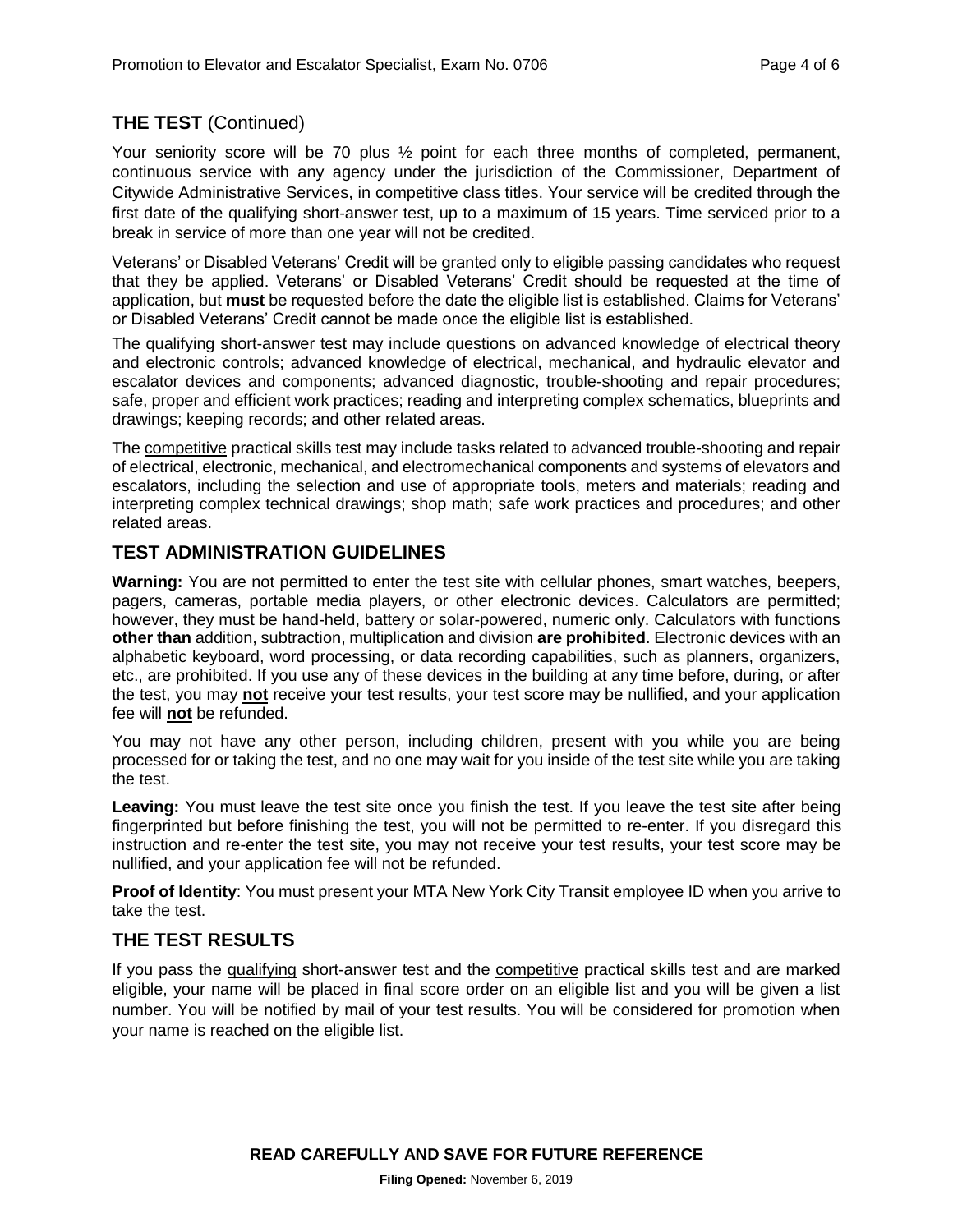#### **SPECIAL ARRANGEMENTS**

**Late Filing:** Consult with **your department's Human Resources representative** to determine the procedure for filing a late *Application* if you meet one of the following conditions:

- 1. You are absent from work for at least one-half of the application period and are unable to apply for reasons such as vacation, sick leave or military duty; or
- 2. You become eligible after the above application period, but on or before the first date of the short-answer test.

**Make-Up Test:** You may apply for a make-up test if you cannot take the tests on the scheduled test dates for any of the following reasons:

- 1. Compulsory attendance before a public body;
- 2. On-the-job injury or illness caused by municipal employment where you are an officer or employee of the City;
- 3. Absence from the test within one week after the death of a spouse, domestic partner, parent, sibling, child or child of a domestic partner where you are an officer or employee of the City;
- 4. Absence due to ordered military duty;
- 5. A clear error for which MTA New York City Transit is responsible; or
- 6. A temporary disability, pregnancy-related, or child-birth-related condition preventing you from taking the test.

To request a make-up test, mail your request with your documentation of special circumstances to the address found in the "Correspondence" section below within 60 days of your scheduled test date or make the request within 60 days of restoration to your position after performing ordered military duty.

**Special Test Accommodations:** If you plan to request special testing accommodations due to disability or an alternate test date due to your religious belief, follow the instructions included with your *Application* and mail your request to the address found in the "Correspondence" section below no later than 30 days prior to the scheduled test date.

#### **CORRESPONDENCE**

**Change of Contact Information:** You must keep your employee contact information (telephone number, mailing address and email address) current with **both MTA New York City Transit and the MTA Business Service Center (BSC).**

#### **To update your contact information with the MTA New York City Transit, you must do one of the following:**

- 1. Visit us at the MTA Exam Information Center;
- 2. Send an e-mail to [examsunit@nyct.com,](mailto:examsunit@nyct.com) with the subject named 'Contact Info Update'; or
- 3. Mail us at the address below, with the words 'Contact Info Update' next to the exam title.

**To update your contact information with the MTA Business Service Center (BSC),** you must visit [www.mymta.info](http://www.mymta.info/) and select the "My Personal Information" tab.

Failure to keep your employee contact information current with **both MTA New York City Transit and the MTA Business Service Center (BSC),** will prevent you from receiving important information about your exam(s) or consideration for promotion, including important information that may require a response by a specified deadline.

(Continued)